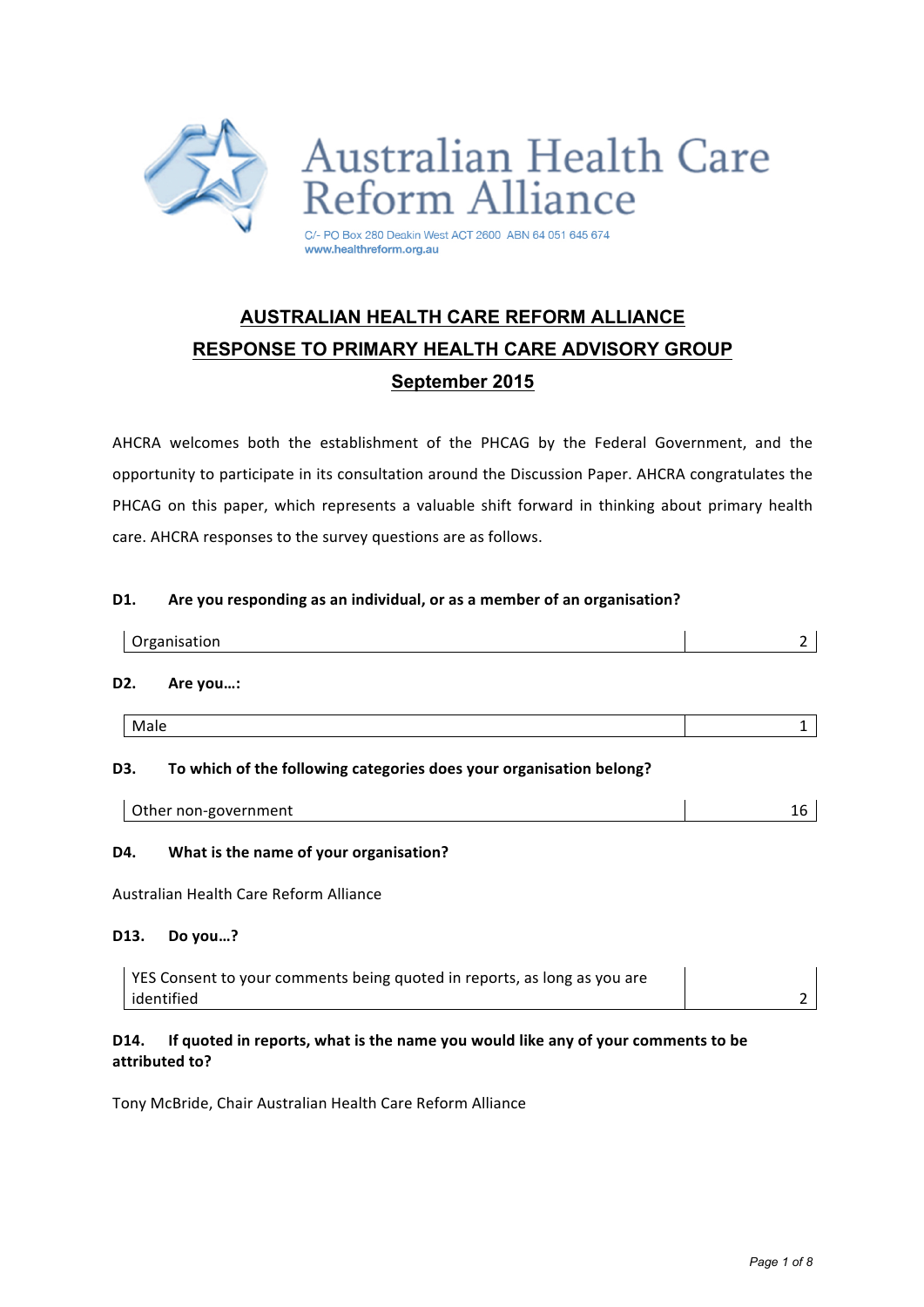#### **SECTION 1 - OVERALL**

## **Q1.** What aspects of the current primary health care system work well for people with chronic **and complex health conditions?**

- Medicare funding for episodic care, and less successfully for ongoing care
- Increasing use of Care Plans
- Some (if very limited) access to allied health care
- Affordable medications in most (but not all) cases
- Highly trained workforce including many dedicated, committed professionals
- Range of services in many (but far from all) areas
- Some good resources to assist practitioners (eg RACGP Red and Green Books)
- Victorian community health services, especially where they have GPs as part of their multidisciplinary teams

#### **Q2.** What is the most serious gap in the primary health care system currently provided to **people with chronic and complex health conditions? b) Nationally?**

There are a number of key challenges facing the primary health care system, including:

- Inequitable access to primary health care, via affordability and geography
- Workforce shortages and mal-distribution of workforce (especially affecting poorer urban and rural/remote communities)
- Poor coordination of service planning and delivery within the sector and with other health care, social and welfare sectors
- Addressing the needs of people from disadvantaged communities
- Out-of-date funding mechanisms (e.g. severely limited fee-for-service funding, lack of funding for multidisciplinary care with allied health practitioners especially, lack of facilitating much better links with social care)
- Building the capacity of Primary Health Care Networks to be effective system changers
- Bridging the divide between Commonwealth and state funded services
- Promoting and reporting on quality measures
- Poor access to oral health care for many people, in particular those on low incomes
- Conducting primary health care research and translating research findings into practice (a significant gap including in areas of significant costs (e.g over-prescription or pathology referral rates).

Research indicates that there are significant groups in the community who do not have adequate access to primary health care for reasons including geography, cost and cultural security. There are also a significant number of preventable hospital admissions every year for conditions that could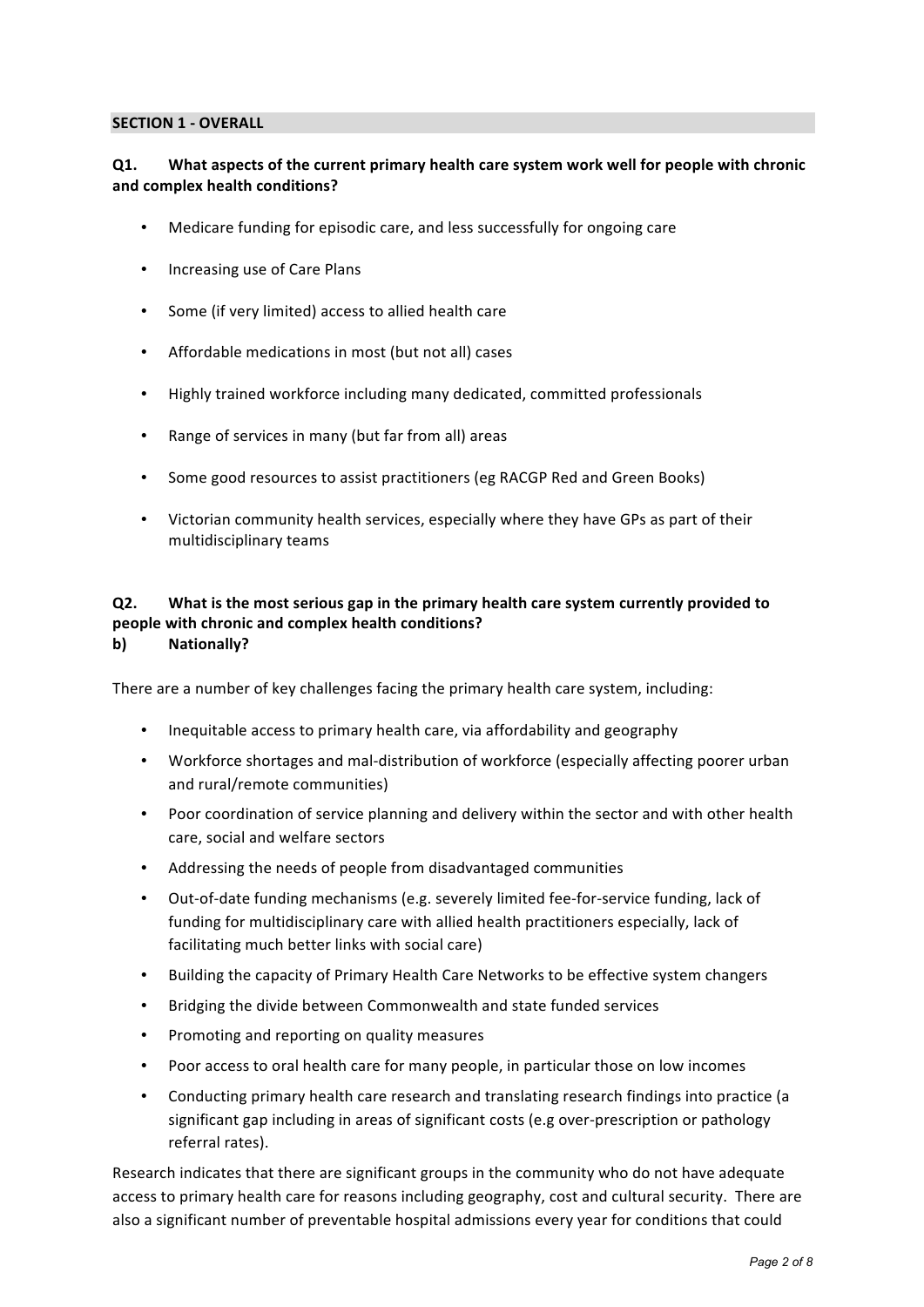have been either prevented or treated in the community. This indicates that our primary health care sector is not functioning optimally.

## **Q3.** What can be done to improve the primary health care system for people with chronic and **complex health conditions:**

#### **b) Nationally?**

Introduce funding systems and programs that facilitate:

- More equitable distribution of services
- A population health approach to prevention and management of chronic disease
- Multidisciplinary care and care coordination
- Close integration of primary health care, mental health care and social care (especially for people with mental illness)
- Stronger consumer, carer and community participation
- Investment in higher health literacy.

These imply the need to develop many more comprehensive primary health care services e.g on the Victorian community health model.

## **Q4.** What are the barriers that may be preventing primary health care clinicians from working at the top of their scope of practice?

Lack of multidisciplinary services

Lack of funding for stronger multidisciplinary approaches, with clinicians sometimes not referring on clients because of their own financial considerations or the historical cultural of their profession

Lack of support for change management required to develop local approaches involving broader range of practitioners

Funding mechanisms that do not enable more appropriate and longer lasting involvement of allied health practitioners

## **SECTION 2 - THEME 1, EFFECTIVE AND APPROPRIATE PATIENT CARE**

## **Q5a.** Do you support patient enrolment with a health care home for people with chronic and **complex health conditions?**

 $Y$ es and  $1$ 

## **Q5b. Why do you say that?**

Yes although not compulsory with mechanisms to allow that.

General benefits are :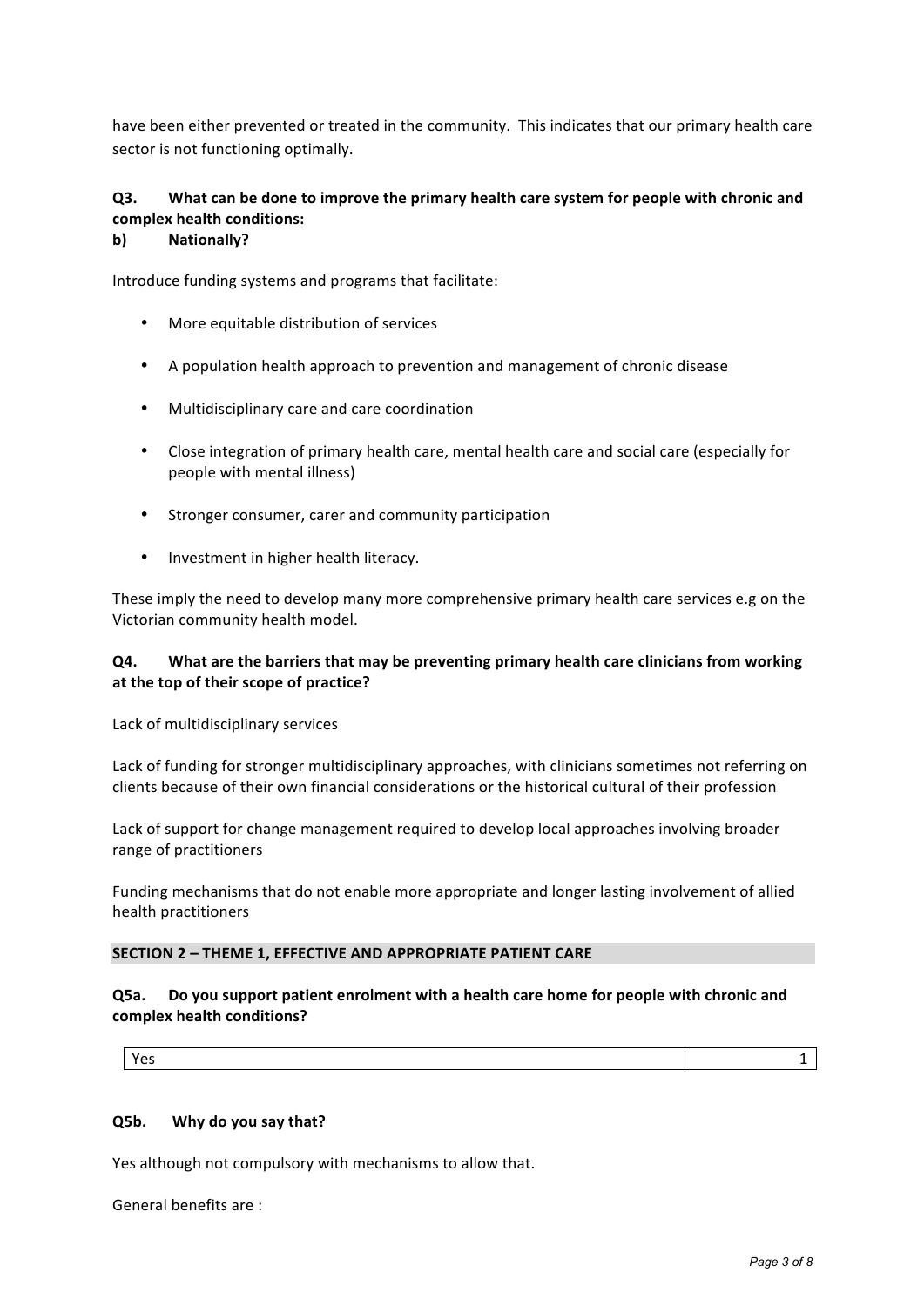Linking consumers with a single GP (or team of GPs) will enable practices / services have more certainty about the scale and scope of need and enable them to plan for their whole cohort of consumers with chronic disease (rather than see them as a stream of individual consumers). This should foster more innovation and higher quality service, e.g:

- Provide more coordinated ongoing care of higher quality
- Enable practice nurses or others to play more care coordination roles
- Facilitate a more multidisciplinary team approach to use the appropriate skills of range of allied health practitioners in conjunction with GPs and practice nurses
- Enable services to develop more relevant group programs (around self-management, exercise, health literacy, etc), more focus on prevention (primary and secondary) which will have benefits to consumers, the services themselves and the cost of care.

However this needs to be accompanied by more investment in allied health practice to enable such a multidisciplinary approach.

## **Q6a.** Do you support team-based care for people with chronic and complex health conditions?

|--|

#### **Q6b. Why do you say that?**

People with chronic and complex care needs require:

- a variety of interventions and supports typically provided by diverse practitioners
- good links with agencies providing social care (welfare support, home care, counselling, housing, social interaction, etc)

These cannot normally be provided by one or two practitioners, however skilled.

The current system offers very limited access to such care, despite the evidence supporting it.

## **Q7.** What are the key aspects of effective coordinated patient care?

#### **Please number in order of importance.**

| Care coordinators     |  |
|-----------------------|--|
| Patient pathways      |  |
| Patient participation |  |
|                       |  |
| other (SPECIFY)       |  |

## **Q8a. How can patient pathways be used to improve patient outcomes?**

Ensuring a better informed journey for consumers with long-term conditions (via evidence and wellunderstood local contexts of health and social services)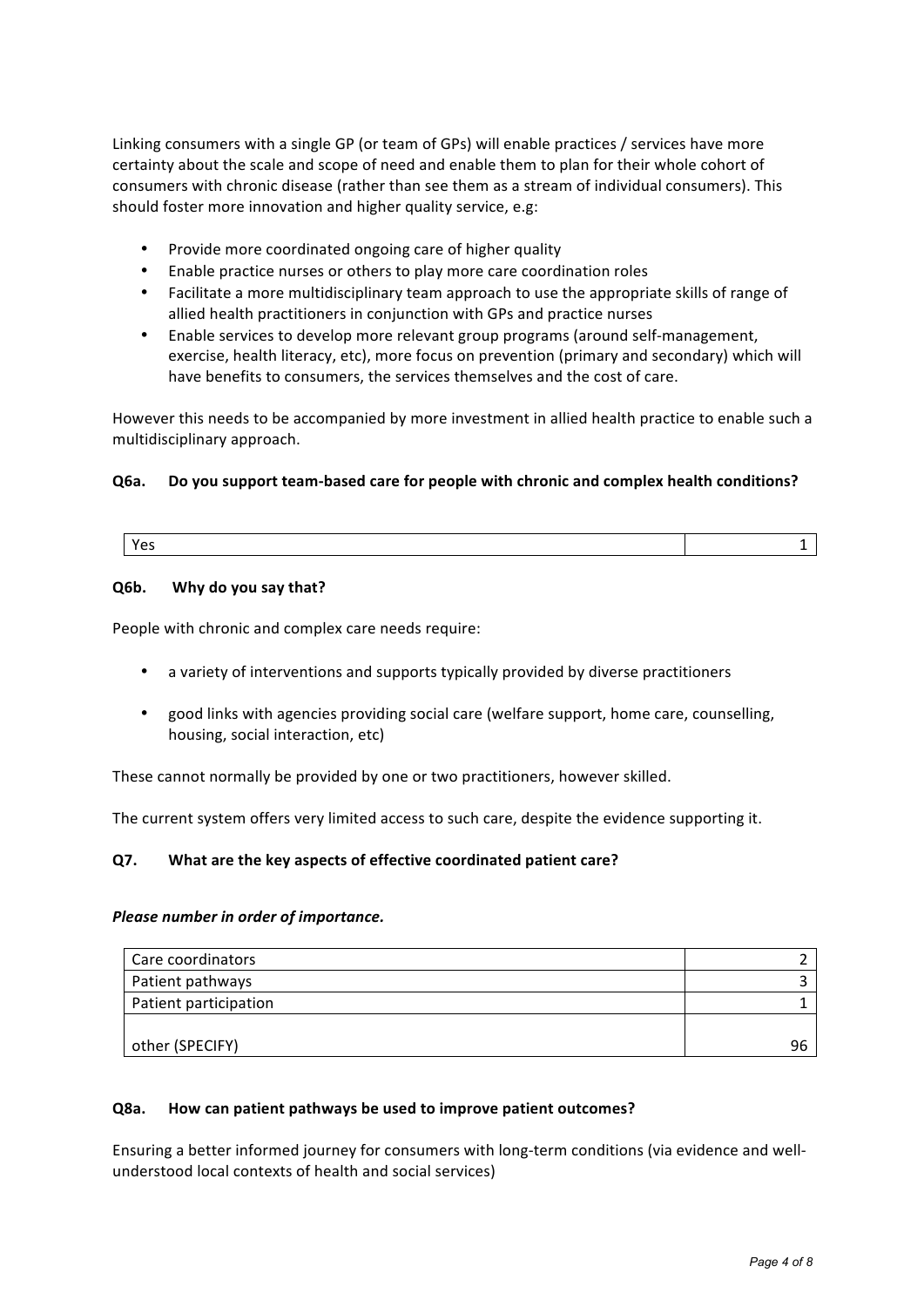## **Q9.** Are there other evidence-based approaches that could be used to improve the outcomes and care experiences of people with chronic and complex health conditions?

The new profile of disease within our population, as described well in the paper, suggests to AHCRA that we need to develop much more of a population health approach to care. Funding and providing care as if each individual is a new case does not enable planners and service providers to provide optimal prevention and care. Population health approaches by the PHNs, facilitating broad community-wide approaches alongside the provision of individual care is required. This implies stronger investment in care coordination, in improving health literacy, in addressing some of the social determinants of health that affect many lower income and disadvantaged people with chronic disease, and broader community programs around exercise, self-management etc are required. Some of these are clearly beyond the scope of most current services.

## **SECTION 3 - THEME 2, INCREASED USE OF TECHNOLOGY**

**Q10.** How might the technology described in Theme 2 of the Discussion Paper improve the way patients engage in and manage their own health care?

**Q11a.** What enablers are needed to support an increased use of the technology described in **Theme 2 of the Discussion Paper to improve team based care for people with chronic and complex health conditions?**

Investment in improving consumers' health literacy early after their diagnosis to enable them to play a stronger part in their ongoing care

## **Q12. How could technology better support connections between primary and hospital care?**

## **Q13. How could technology be used to improve patient outcomes?**

## **SECTION 4 – THEME 3, HOW DO WE KNOW WE ARE ACHIEVING OUTCOMES?**

**Q14a.** Reflecting on Theme 3 of the Discussion Paper, is it important to measure and report **patient health outcomes?** 

| $\lambda$<br>- |  |
|----------------|--|
|                |  |

## **Q14b. Why do you say that?**

How else do we know if our efforts as a health system are well-targetted and effective? How will we know where to place our optimal effort?

How will we know where there is mal-distribution of services and how well action to redress is working?

## **Q14c. How could measurement and reporting of patient health outcomes be achieved?**

**Q15.** To what extent should health care providers be accountable for their patients' health **outcomes?**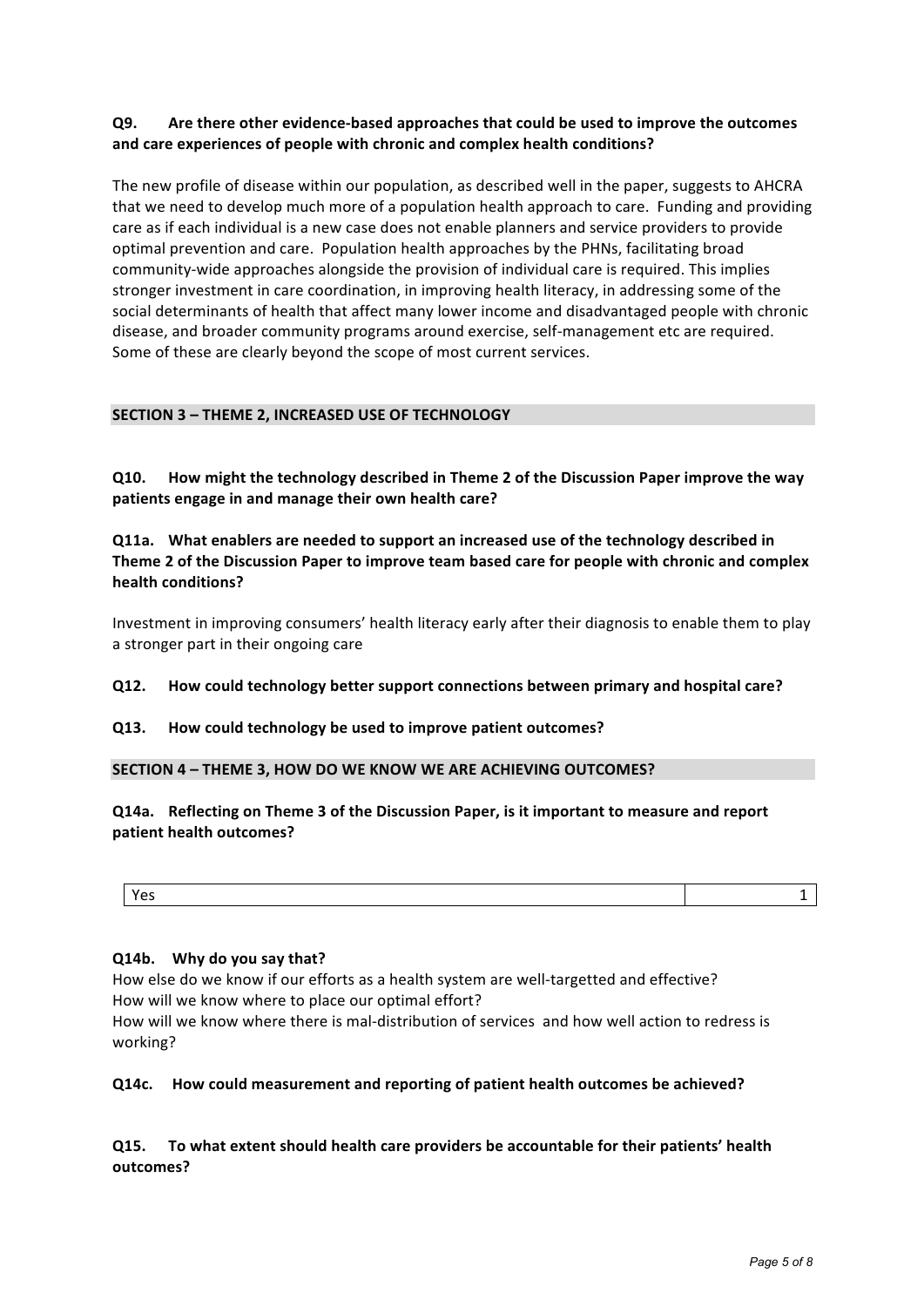If a partnership approach between providers and consumers was developed, such mutual accountability would be inherent in such a relationship and this question would be self-evident.

## **Q15b.** How could health care provider accountability for their patients' health outcomes be **achieved?**

## **Q16.** To what extent should patients be responsible for their own health outcomes?

Consumers are already ultimately responsible for their own health, through their own ongoing actions (beneficial and otherwise). Service providers aim to enhance this but they should not assume overall responsibility. Many consumers can be encouraged and facilitated to take more responsibility but crucially will need the right supports and mechanisms to do so.

## **Q16b.** How could patient responsibility for their own health outcomes be achieved?

A mutually respectful partnership approach to managing their health with providers will greatly assist such directions.

Consumer will need increased education in health literacy, decision tools, peer support networks etc.

## **SECTION 5 - THEME 4, HOW DO WE ESTABLISH SUITABLE PAYMENT MECHANISMS TO SUPPORT A BETTER PRIMARY HEALTH CARE SYSTEM?**

**Q17a.** Theme 4 of the Discussion Paper discusses different payment mechanisms. How should primary health care payment models support a connected care system?

## *If* you prefer a blended model, as described in Theme 4, select all the components that should *apply.*

| Capitated payments     |  |
|------------------------|--|
| Salaried professionals |  |
| Pay for performance    |  |
| Fee for service        |  |
| Other (SPECIFY)        |  |
| Prefer not to answer   |  |

## **17b. Why do you say that?**

Mechanisms may well have to be context-specific, and hence none of these is likely to work in all situations. Salaried staff, eg care coordinators, allied health staff, practice nurses, and GPs too may be the most sensible approach in many cases, especially as the system moves away from fee-forservice. Such arrangements, esp for clinical staff, but may not work so well in all contexts.

Capitation is a highly favoured option by AHCRA for care of people with chronic disease, although it may need to be piloted and phased in.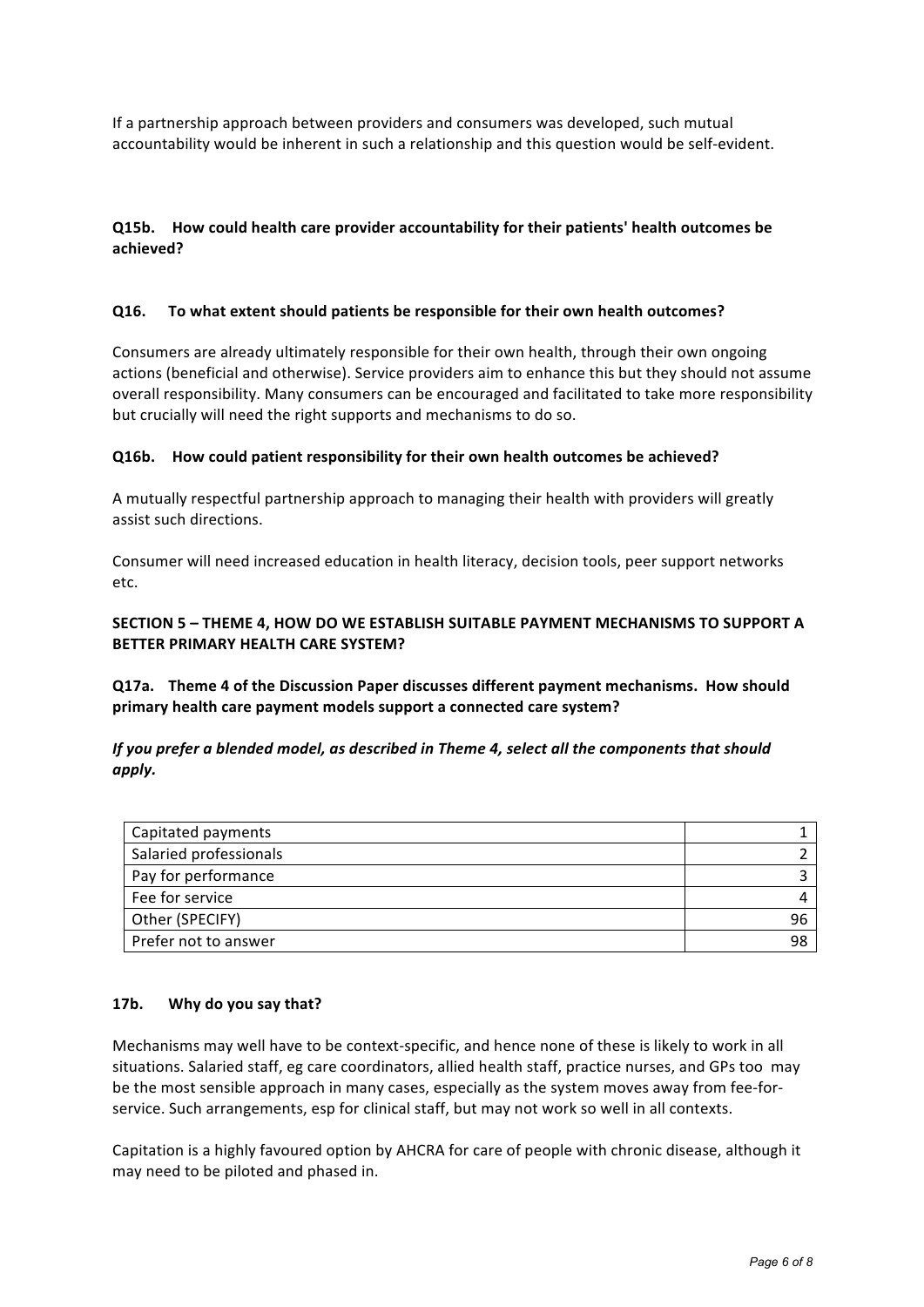## **Q18a. Should primary health care payments be linked to achievement of specific goals associated with the provision of care?**

## 18b. Why do you say that?

This will need to be designed carefully in consultation with consumers and professionals, but such an approach would focus all parties on better outcomes.

## **Q19.** What role could Private Health Insurance have in managing or assisting in managing **people with chronic and complex health conditions in primary health care?**

AHCRA sees no role for private health insurance companies to play a role in managing care. That is the role for practitioners and services broadly. Neither does it see an increased role for PHI in the primary health care field more broadly. AHCRA is highly concerned that greater involvement will lead to a two tier system which would widen the disparities in health in Australia.

Greater private care, where the financial incentives for providers were greater than through Medicare, would inevitably lead to a steady drift of practitioners and/or their time towards such private care for the insured. Given the profile of PHI members, this would lead to greater inequities in access for non-insured citizens.

## **Q20.** Do you have anything you would like to add on any of the themes raised in the Discussion **Paper?**

Given both the social gradient in health and the inequities in access and outcomes for many lowincome, disadvantaged, rural and remote Australians, the paper is very reticent about this issue. There are wide disparities in the complexities of people's social situations, education, income, culture and health literacy that cannot be addressed by assuming a 'one size fits all' approach to care and funding.

AHCRA believes that addressing such inequities should be a very high priority in designing new systems and funding mechanisms.

AHCRA considers that the \$5.5 billion currently expended on the private health insurance rebate is an inefficient allocation of resources and that sum would produce much greater outcomes if redirected to investment in public hospitals  $(52b)$  and primary health care and prevention (\$3.5b). 

AHCRA agrees with the Discussion paper on the range of challenges facing the system and population and also its recognition that:

- a stronger primary health care system is the best way to improve health outcomes
- Medicare is not currently structured to meet our new challenges
- GPs are core to primary health care but we need to be thinking in terms of primary health care services more broadly, reflecting a more desirable multidisciplinary approach
- Greater consumer participation and health literacy are crucial to future sustainability and quality